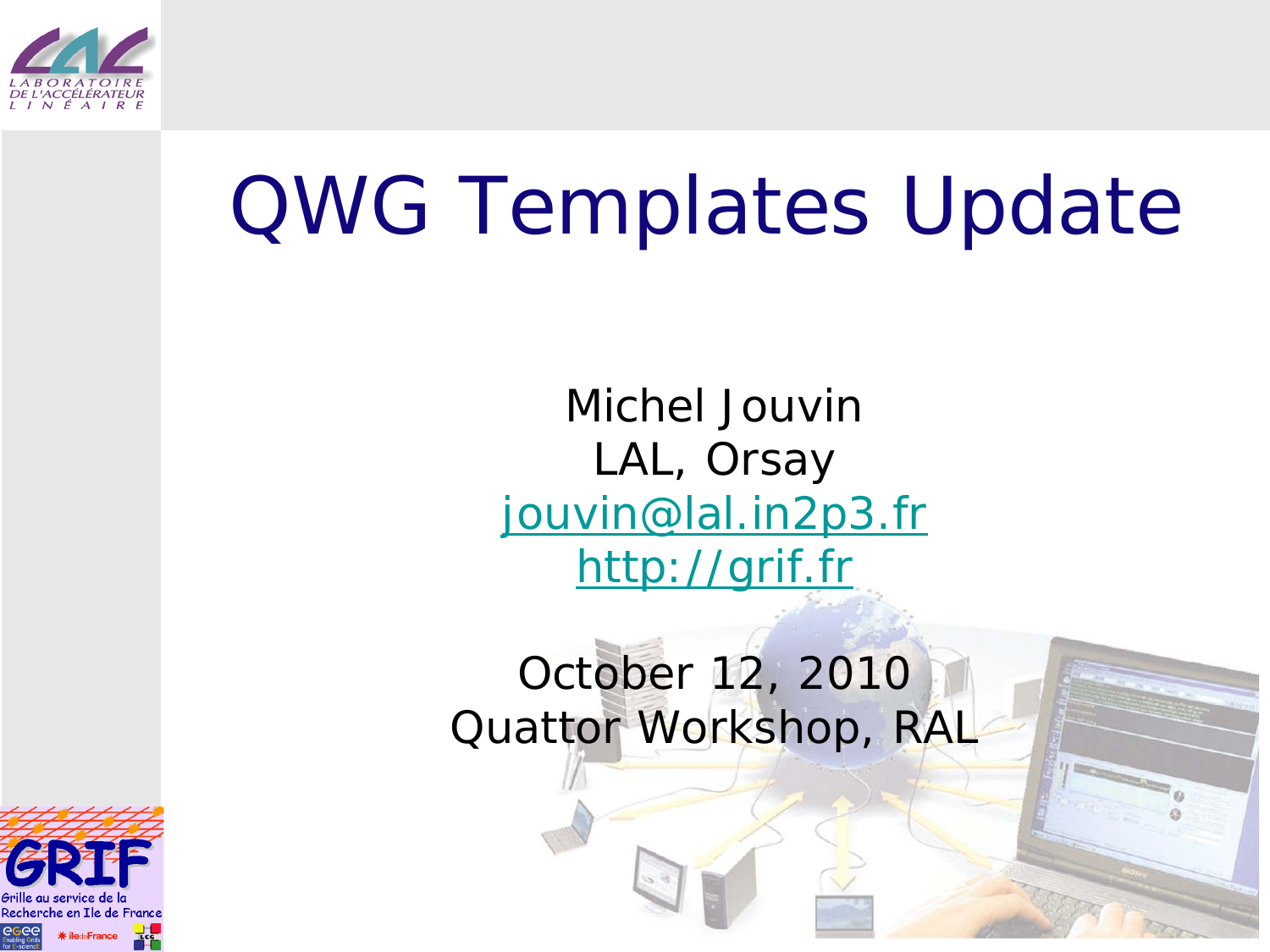

- Last releases and their new features
- Pakiti integration
- New handling of package versions
- Reducing number of packages
- QWG development process

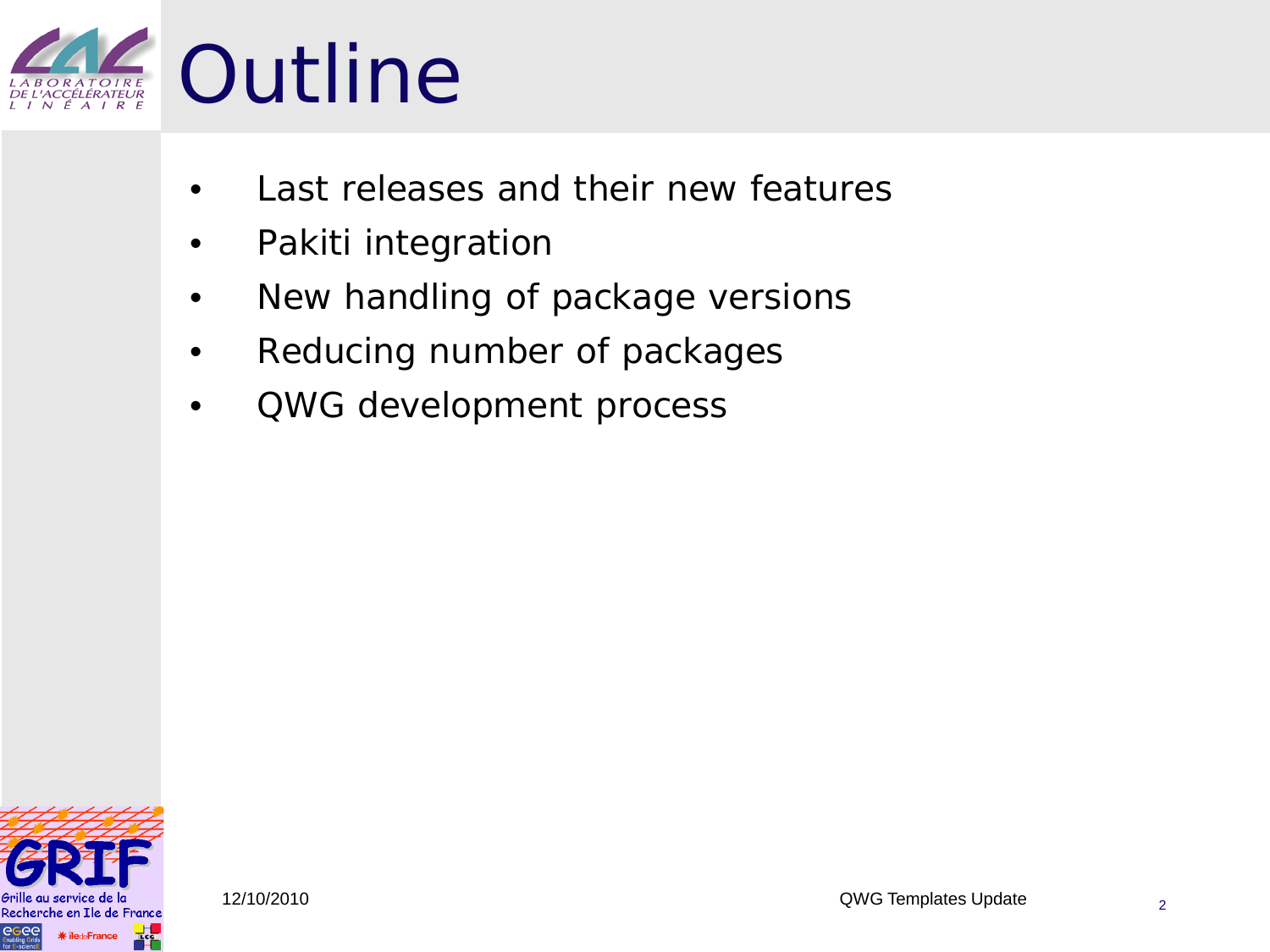#### Usage Status Changes CÉLÉRATEUR

- No news from site in Israel
- Romania: 1 site started but need to establish contact
- Contact lost in Africa
- One site in Beijing pretty active
	- A meeting in the future?!

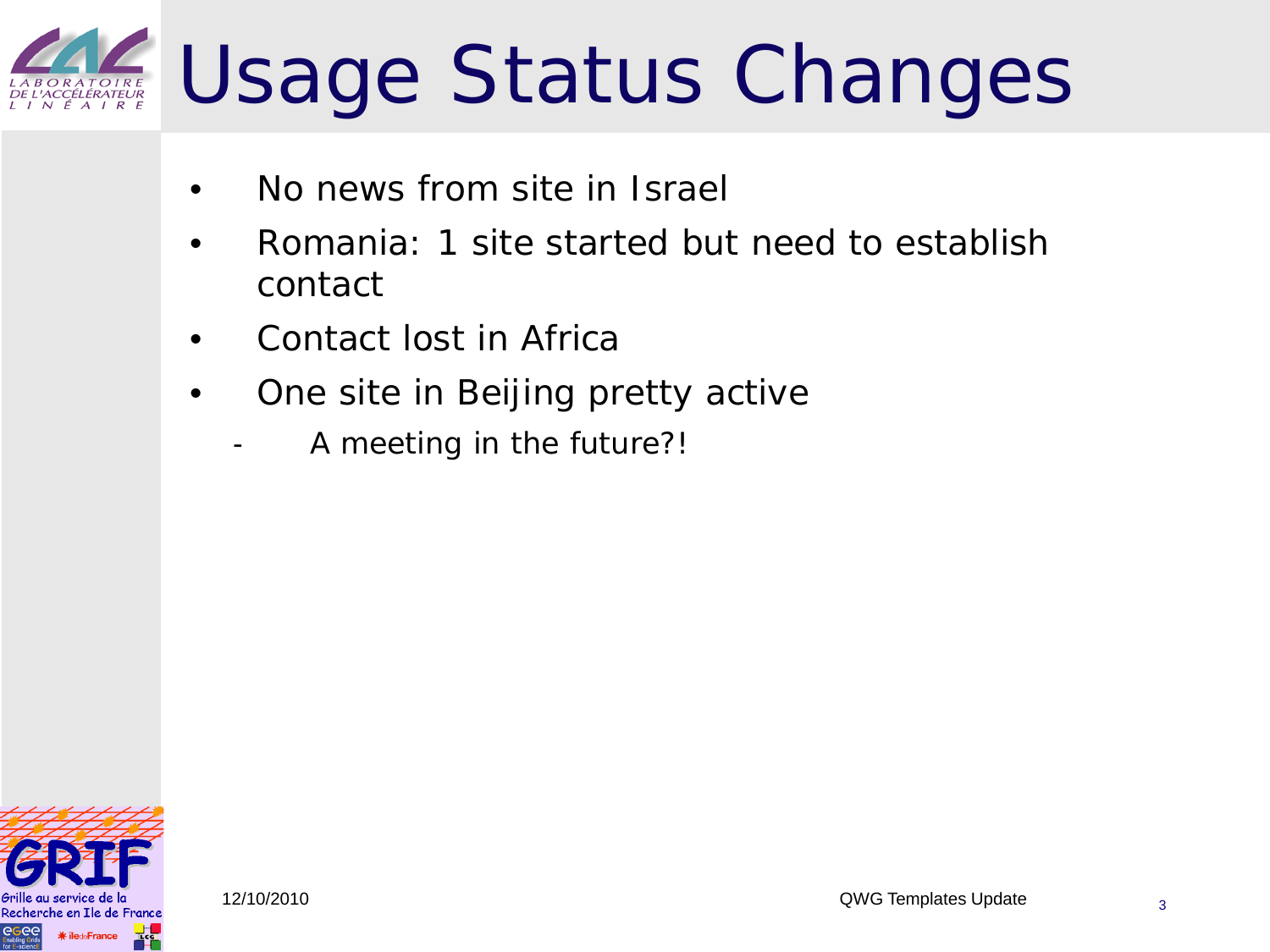

- Releases announces at last workshop done in July…
	- gLite 3.1.0-8: support for multiple CEs per cluster, CREAM 1.5
	- gLite 3.2.0-3: support for multiple CEs per cluster, CREAM 1.6
- gLite 3.2 is the main release
	- Some service configuration actively maintained only for 3.2 (e.g. CREAM CE)
	- Most thing still in sync
		- When they are identical
- gLite 3.2 still requires gLite 3.1
	- Several service nodes not yet available in 3.2: WMS, MyProxy
	- LCG CE will never be ported to 3.2
		- May be deprecated in the coming year
	- Branches updated more actively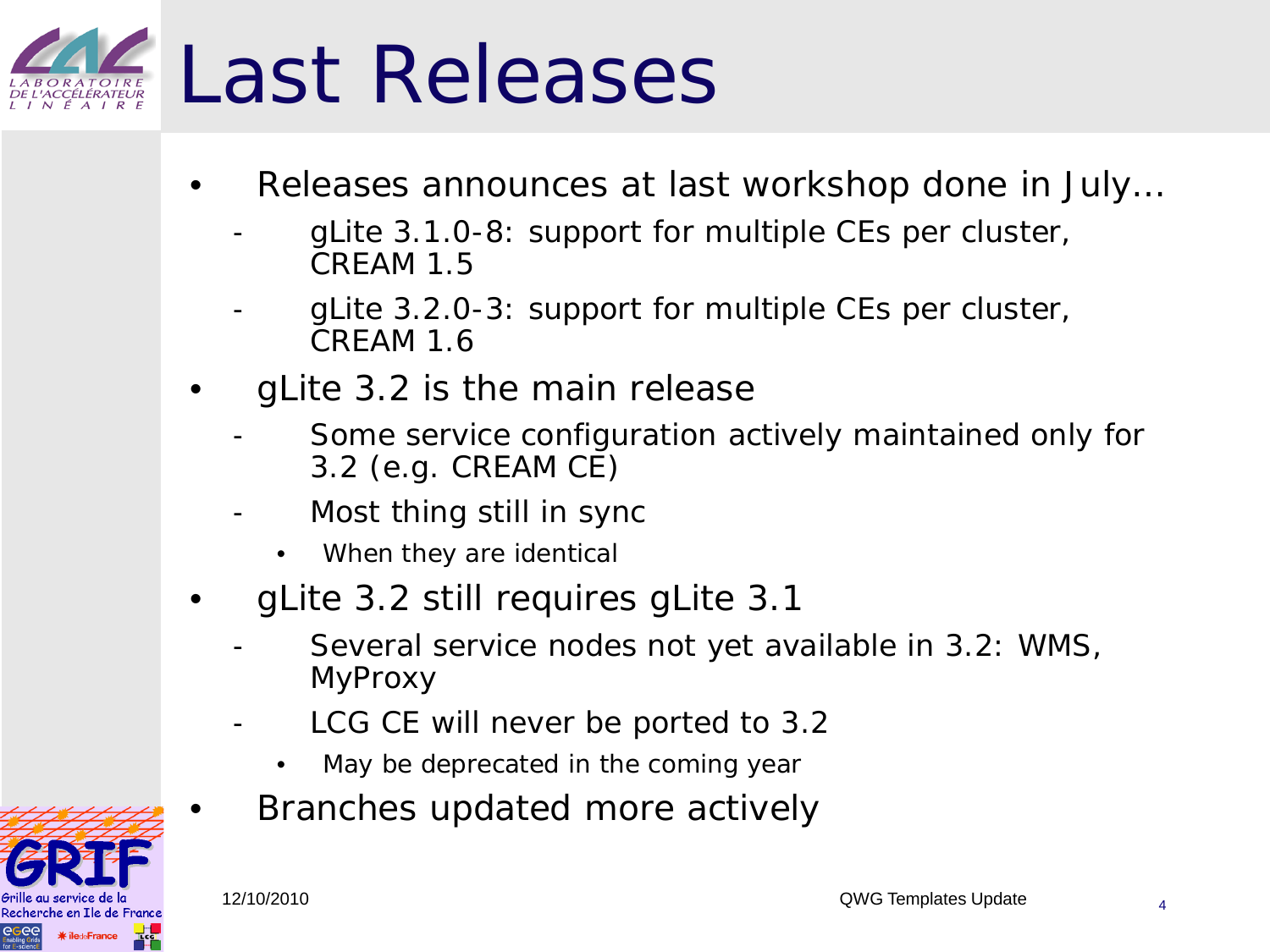## Main Changes

- Most of them described in my QWG Update during Thessaloniki workshop
	- [http://indico.cern.ch/materialDisplay.py?contribId=5&ses](http://indico.cern.ch/materialDisplay.py?contribId=5&sessionId=1&materialId=slides&confId=84432) [sionId=1&materialId=slides&confId=84432](http://indico.cern.ch/materialDisplay.py?contribId=5&sessionId=1&materialId=slides&confId=84432)
- Other important changes/additions
	- SL 5.5 added recently added to the branches
		- 64-bit only
		- gLite 3.2 only: already tested for several machine types
	- Templates for OS errata produced after each major vulnerability
		- Should be done every month as GRIF producing them
		- Can also be done by any site at any time
- gLite 3.1 in maintenance mode… but benefit from most gLite 3.2 developments
	- CREAM CE available in 3.1 but the version to use is 3.2

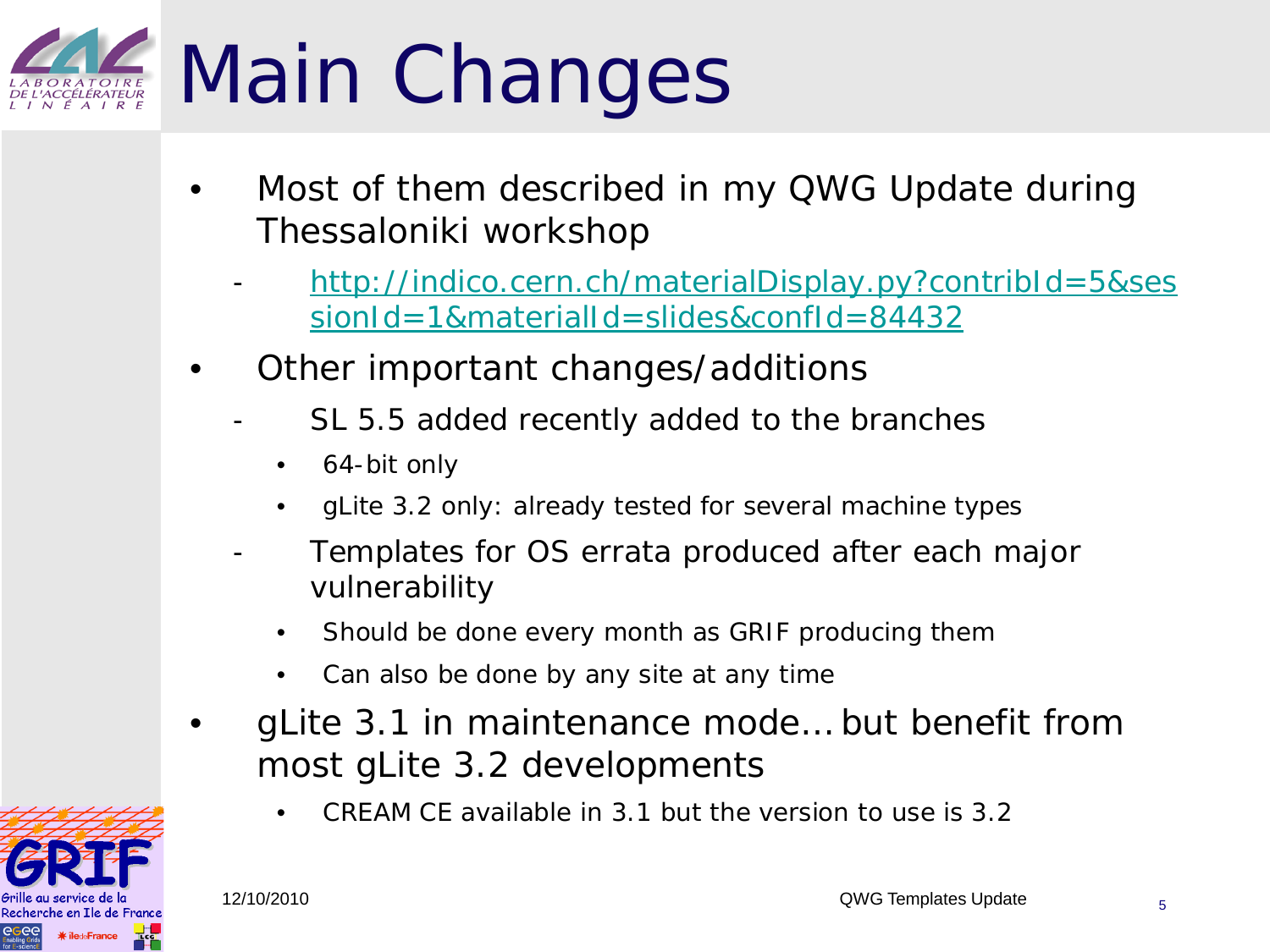### CREAM CE Support

- 3.2 recommended and only version maintained
- No new machine type: machine-types/ce
	- Use *CE\_HOSTS\_CREAM* to determine CE variant
- New CREAM-specific variables for CREAM-specific features
	- Documented on the wiki
	- Eg. sandbox configuration
- Support NFS-sharing of CE sandbox area
- Documentation updated
	- [https://trac.lal.in2p3.fr/Quattor/wiki/Doc/gLite/Template](https://trac.lal.in2p3.fr/Quattor/wiki/Doc/gLite/TemplateCustomization) [Customization#CEConfiguration](https://trac.lal.in2p3.fr/Quattor/wiki/Doc/gLite/TemplateCustomization)

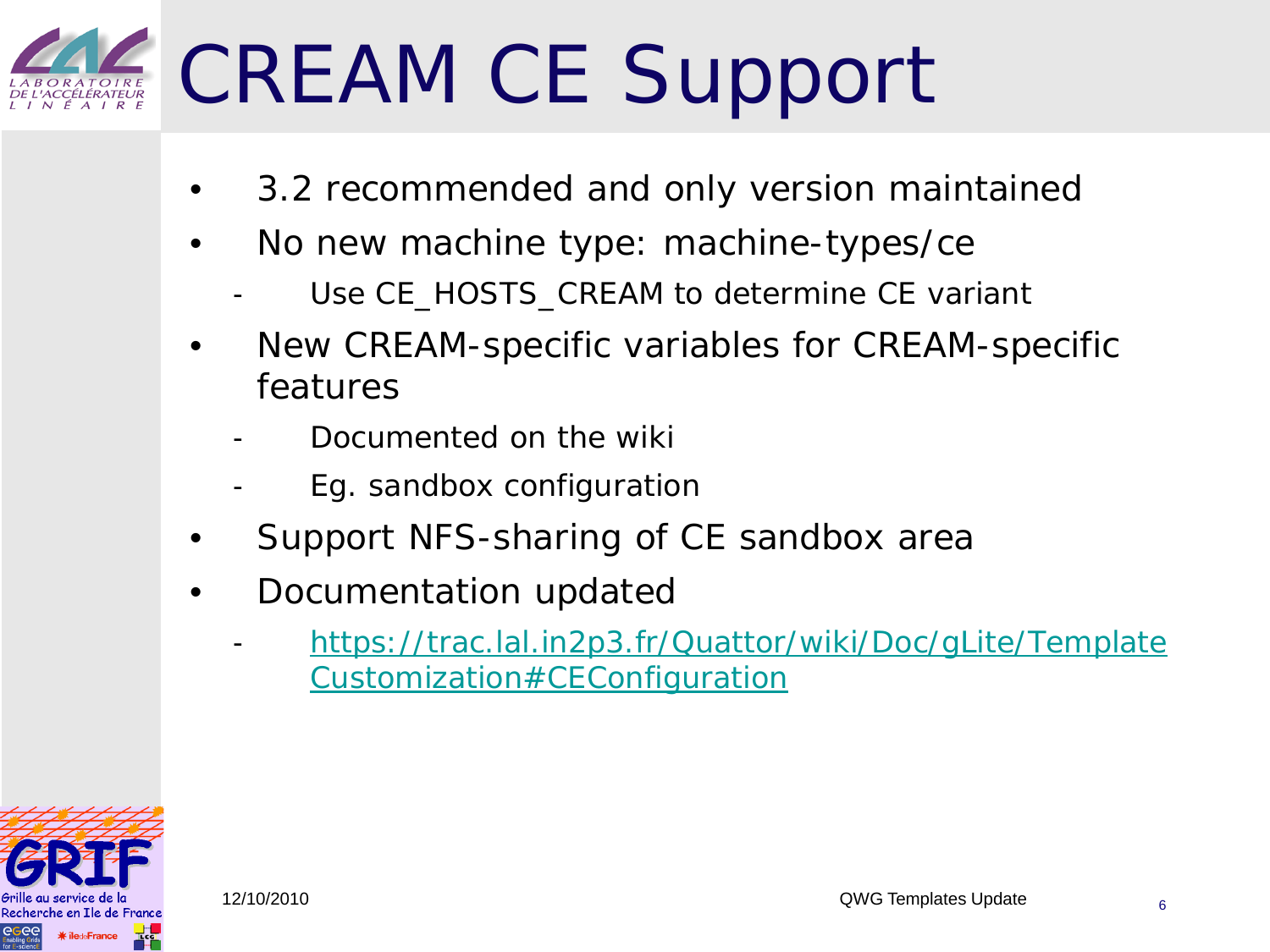## Multiple CE Support…

- Was necessary for CREAM CE support
	- WNs generally shared with LCG CE
- Main configuration variable: *CE\_HOSTS* (list)
	- Replaces (and defaults to) *CE\_HOST* (single value)
- Configures a shared gridmapdir between CEs
	- GRIDMAPDIR\_SHARED\_SERVER allows to specifiy the server. Defaults: 1st CE in *CE\_HOSTS*
	- Default sharing protocol: NFS
	- Be sure to configure the same VO list on all Ces (to be fixed)
- Torque/MAUI: configures GIP plugins in cache mode
	- Plugins run on the Torque/MAUI server and produce a file with the relevant information
	- GIP plugins on CEs do a 'cat' of the cache file
		- By default located in dteam SW area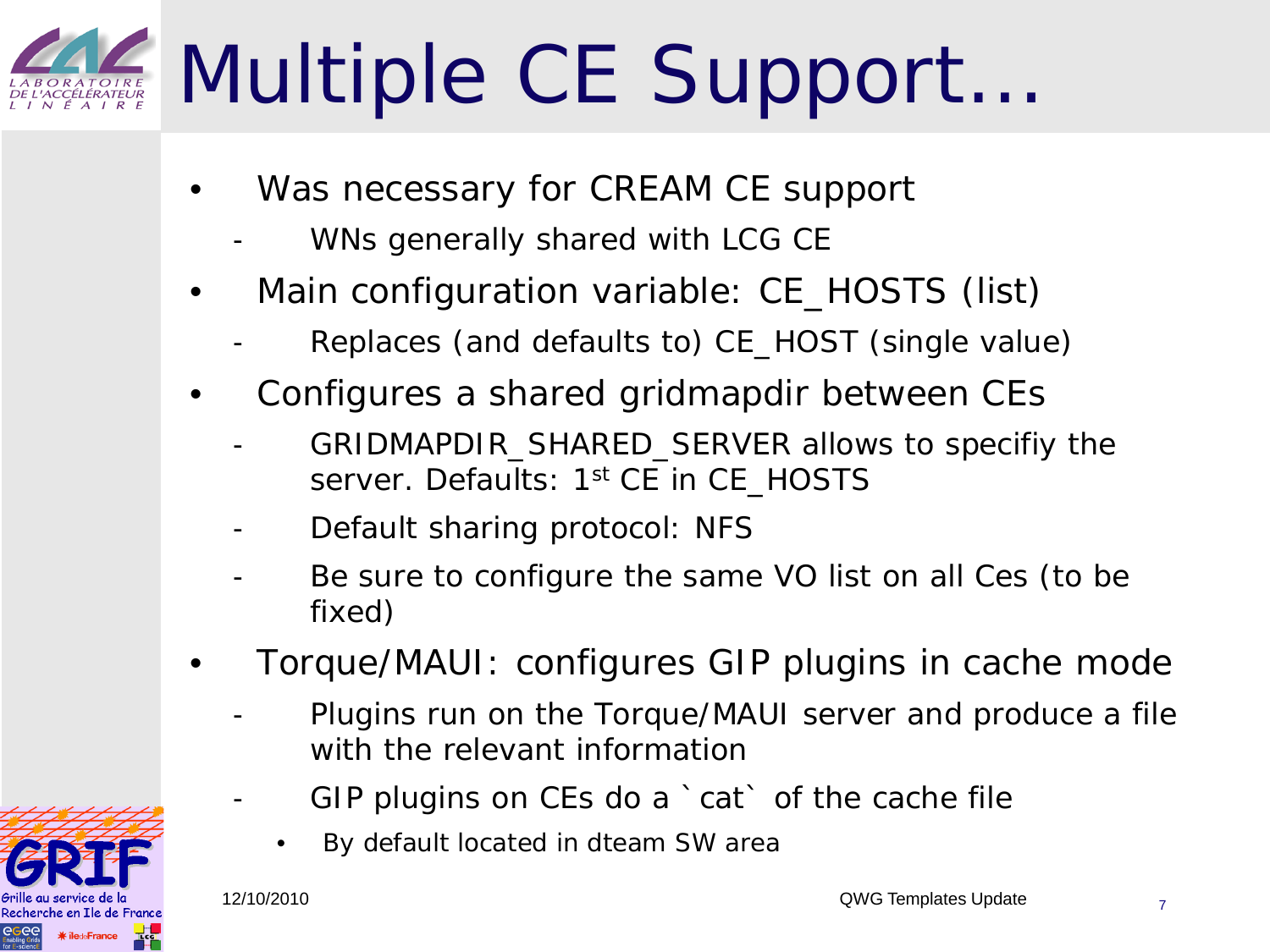

### … Multiple CE Support

- Torque/MAUI server could in principle not be a CE but currently untested and a few oddities expected with publishing into BDII
	- GIP configured only on a CE
- Good contact with CREAM developpers who send us early information about new releases…
	- Interested as the official process is very long...

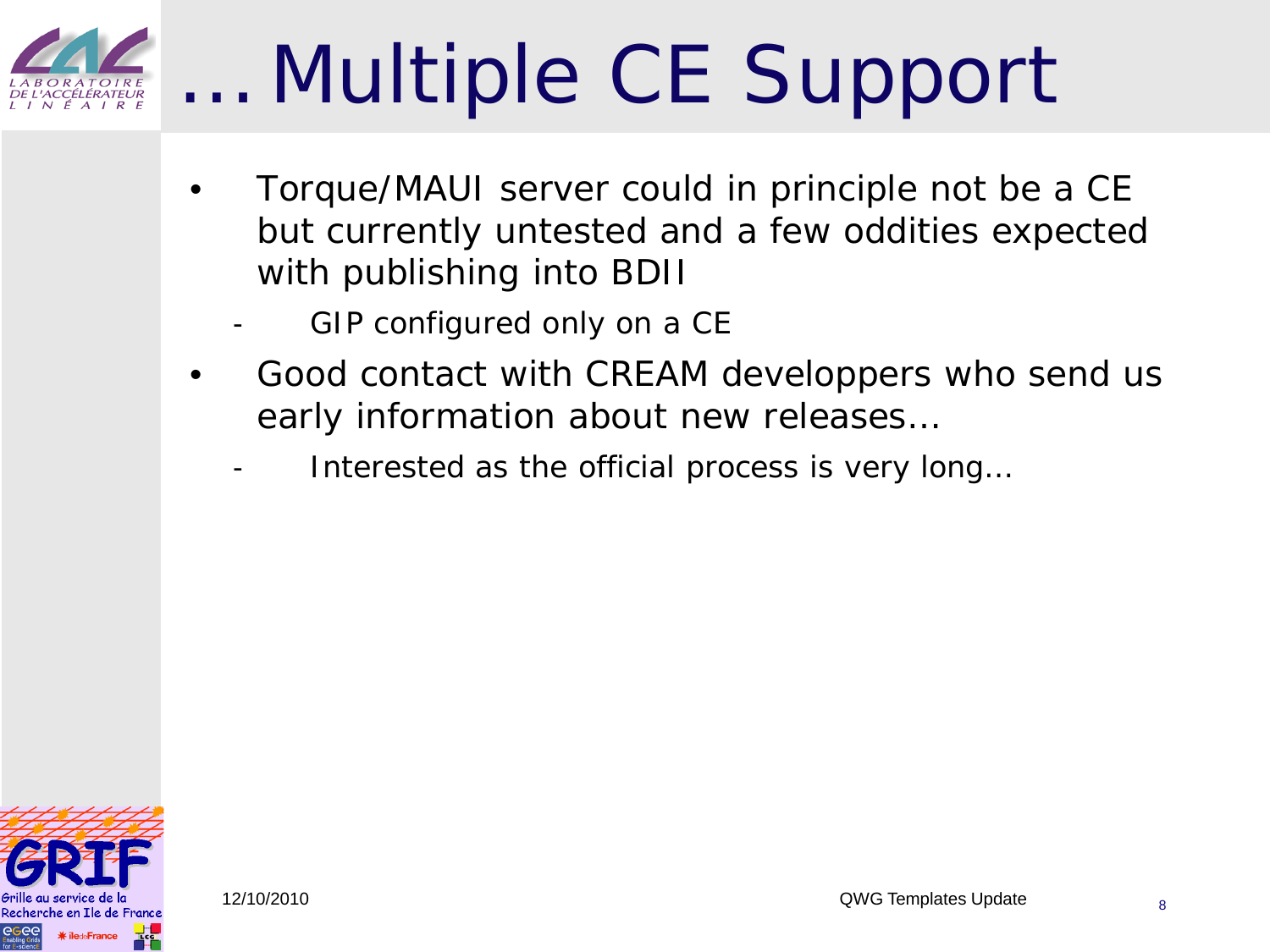## OS Errata Management

- Used several times in many sites in the last 6 months and working pretty well
	- New 'protectkernel' option is SPMA is a must
	- A chicken and egg problem with openAFS in some circumstances
- Templates for errata easily produces with rpmErrata.pl script
	- No need to wait for GRIF to produce them!
	- Templates produces are completely generic
- See presentation at last workshop for the details
- Probably the main reason for using QWG OS templates even if not using the gLite templates
	- Trying to reimplement this in a site-specific context is not worthwhile, better to spend time using QWG OS templates!

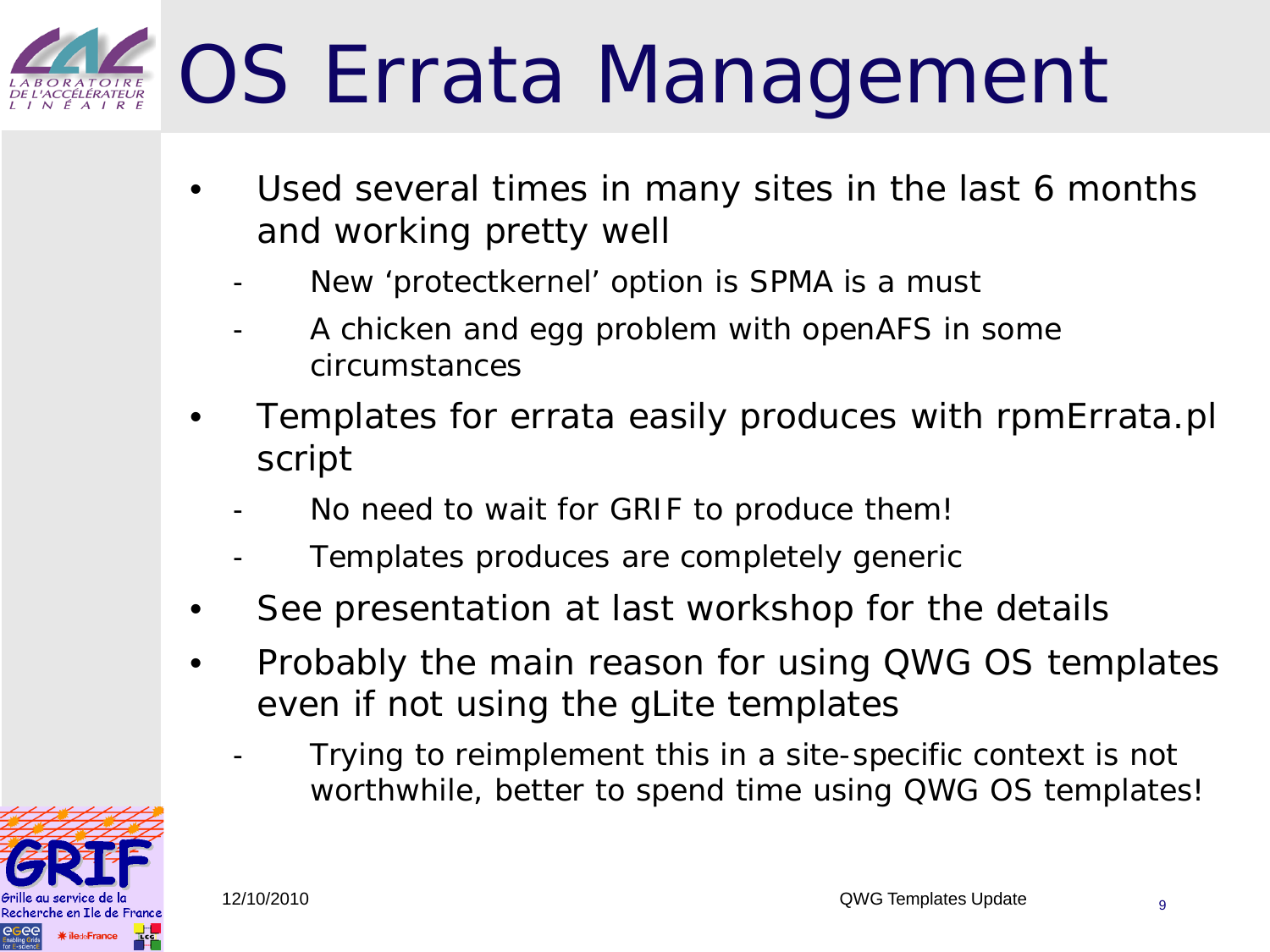## Profile Cloning

- Formerly known as « dummy WN »
	- Currently works only on WN
- Reworked with new variable names starting with *PROFILE\_CLONING\_*
	- Old variables *(DUMMY\_)* still accepted (backward compatibility)
- A complete documentation is available
	- <https://trac.lal.in2p3.fr/QWG/wiki/Doc/gLite/WNCloning>
	- All variables documented
	- FAQ documenting main known issues
- Most customization points unavailable, loadpath not defined
	- Would reduce dramatically the performance gain

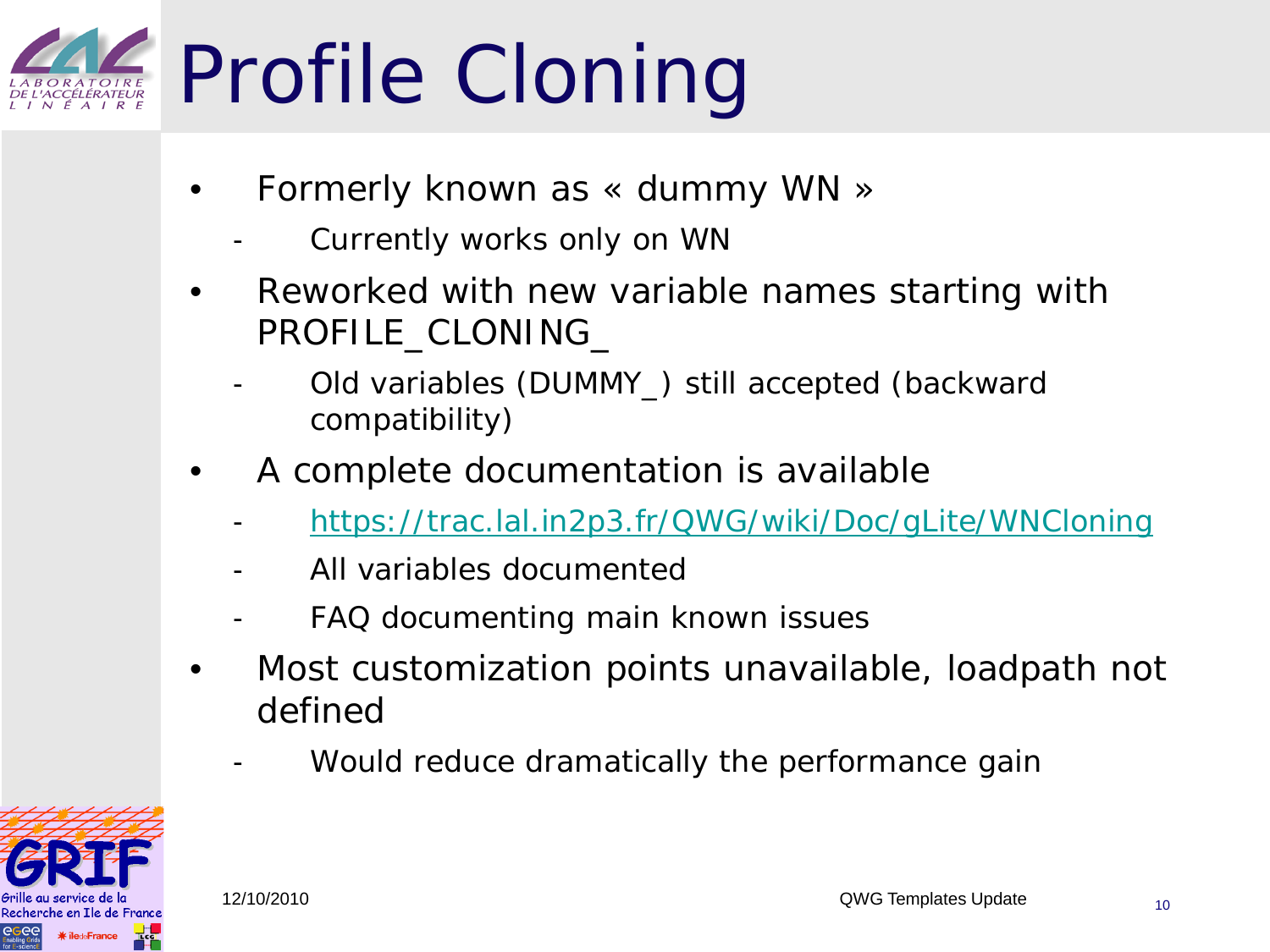### gLite Templates ToDo

- [https://trac.lal.in2p3.fr/QWG/milestone/QWG-](https://trac.lal.in2p3.fr/QWG/milestone/QWG-Templates-ToDoList)[Templates-ToDoList](https://trac.lal.in2p3.fr/QWG/milestone/QWG-Templates-ToDoList)
- New machine types for gLite 3.2
	- Waiting for their official release
	- FTS: need RAL to do it as it is the only one to run it
- Review account management using LDAP and a more flexible allocation of UIDs
	- Current allocation of UIDs is a nightmare
	- A temporary approach could be to parse a XML file to retrieve allocated UIDs in update.vo.config
- Integration of new LRMS: LSF, SLURM, SGE
	- Need a site using them
	- Plans with SGE in South Africa didn't materialize

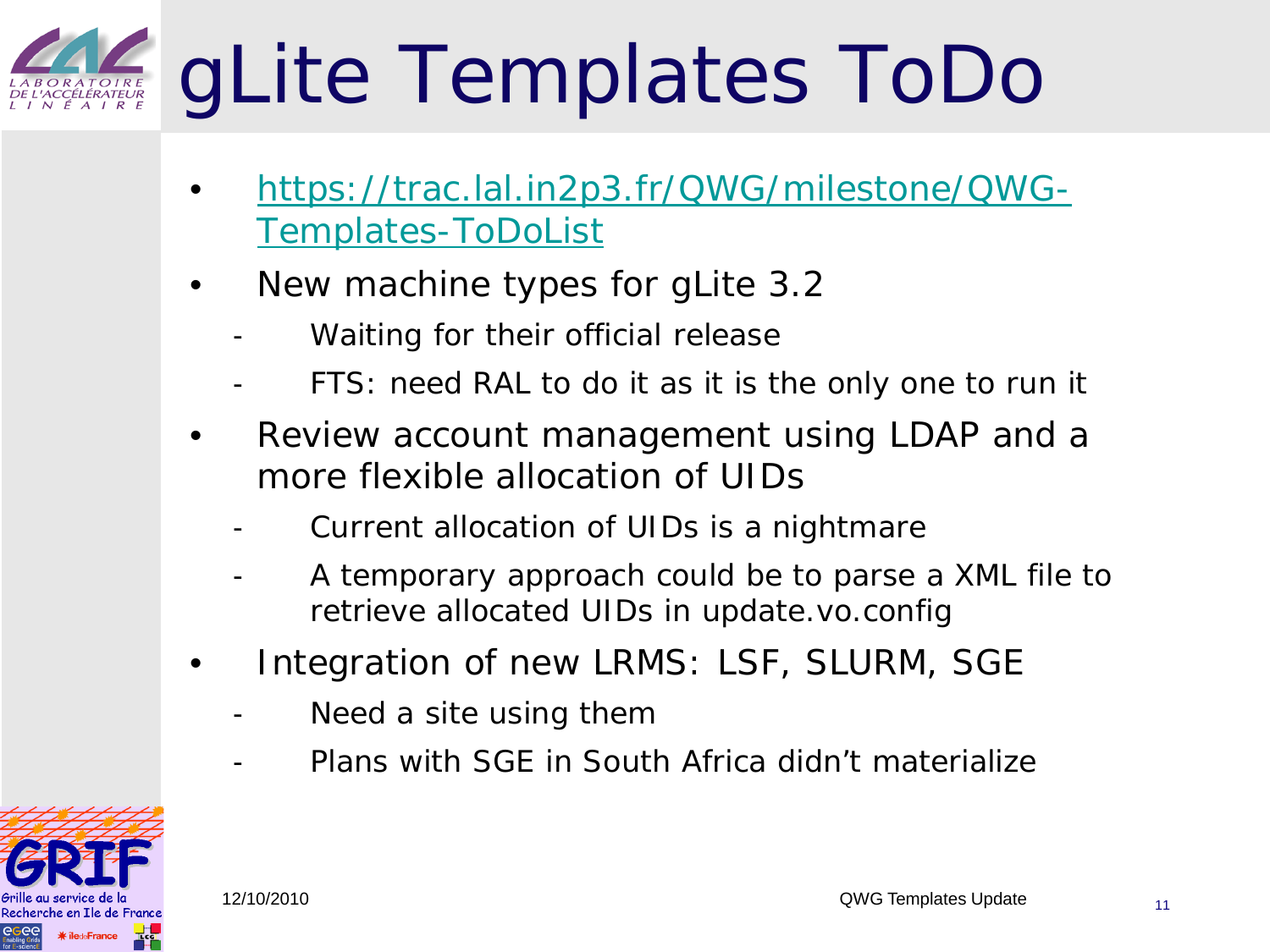#### Other Items ToDo *RATOIRE*<br>CÉLÉRATEUR

- No real plan to do it yet... lack of manpower
- Redesign/rewrite directory-sync ?
	- Support non-Linux OS, don't rely on a complex 'find'
	- A python script created but doing nothing...

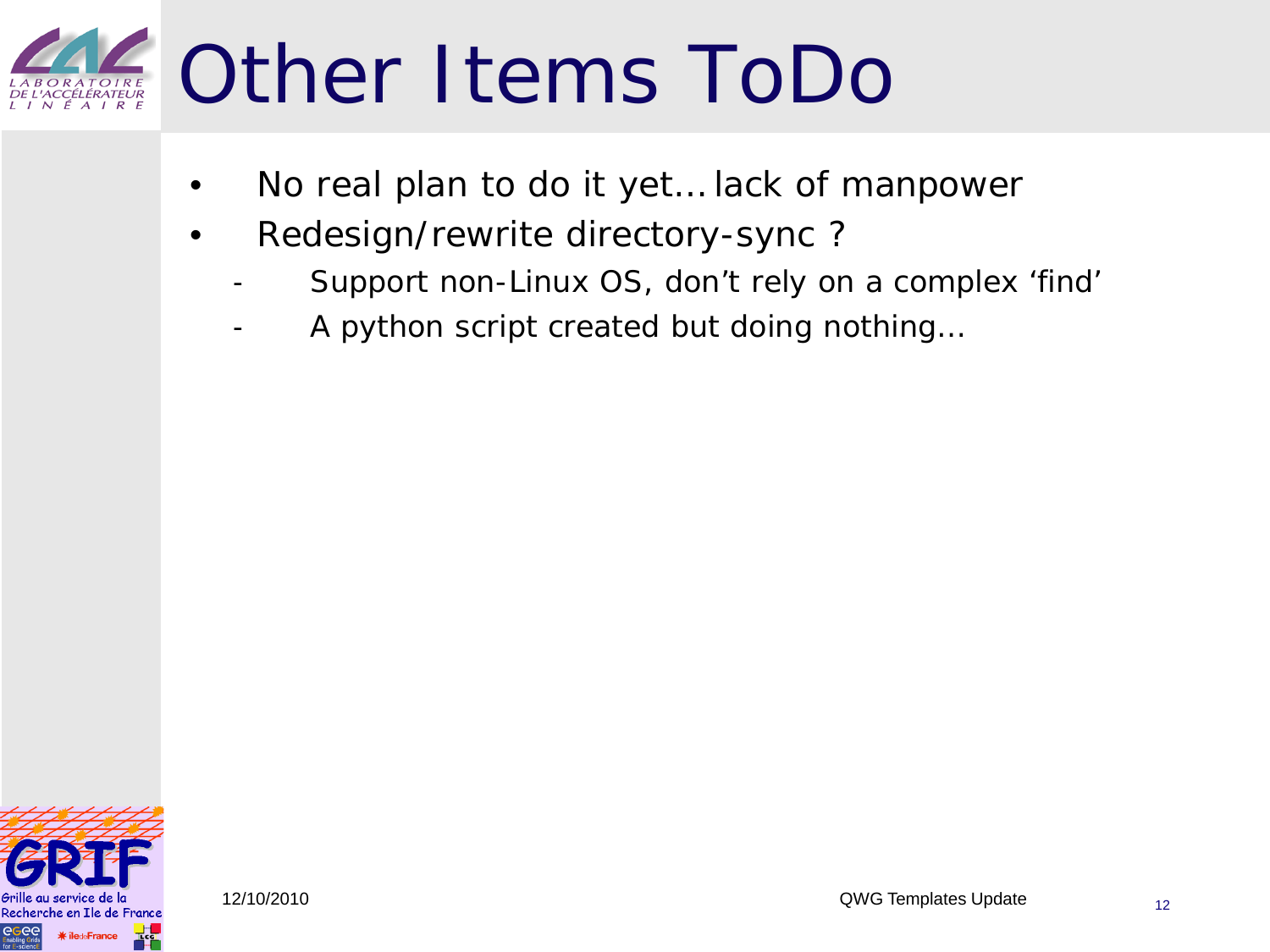### Documentation

- <https://trac.lal.in2p3.fr/QWG>
- Probably still too much a personnal effort…
	- A few contributions in the last months
	- Feel free to contribute!
- Review of existing/missing part required done by Andrea
	- Action from monthly meetings
	- No attempt to implement any change yet: need some sort of roadmap for documentation too
	- Merge between former MediaWiki content and Trac still to be done
		- E.g. 2 sections for developpers
		- More generally "Quattor Toolkit" section content need to be reshuffled

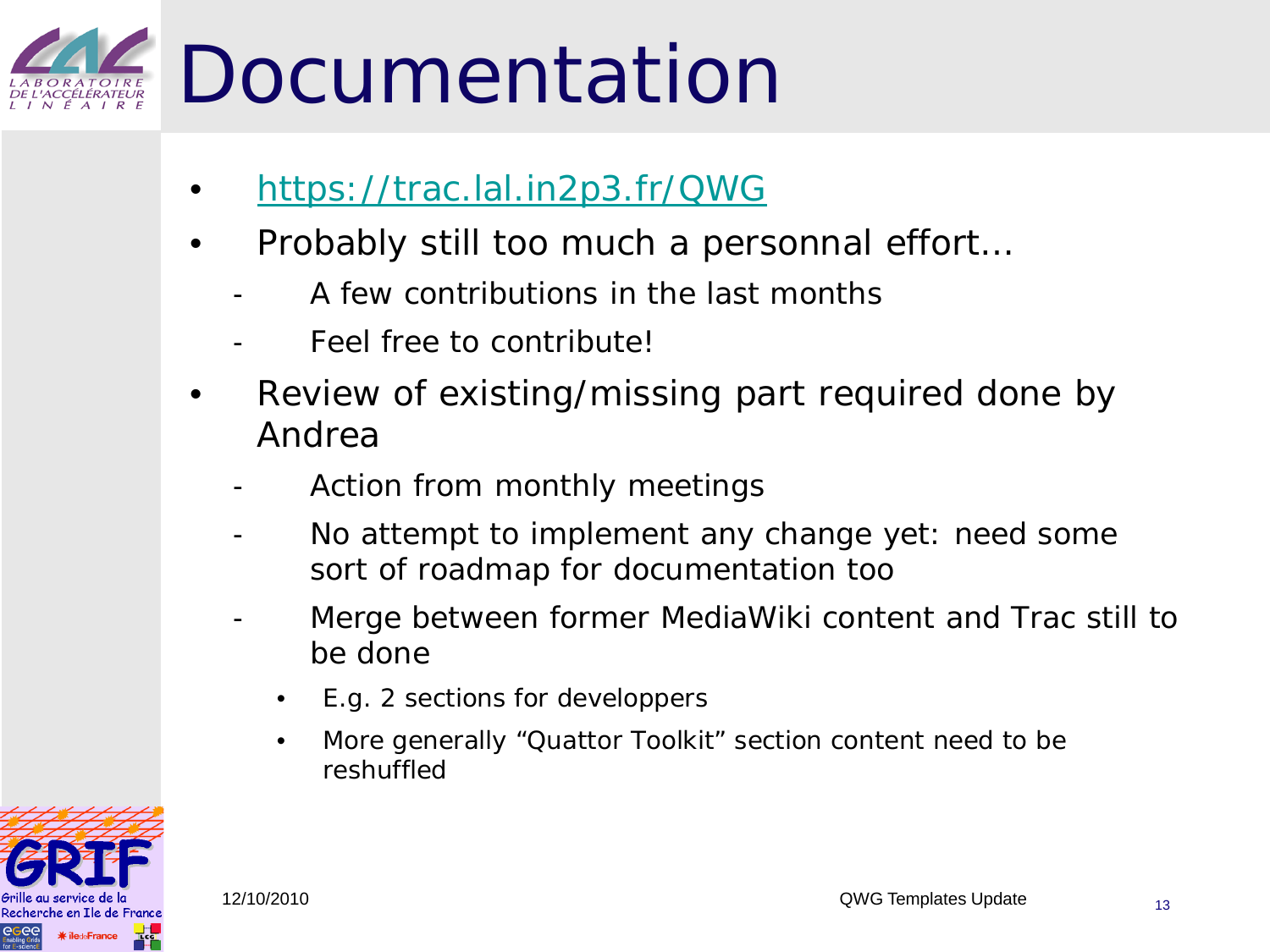## Pakiti integration

- Full coverage of all nodes managed by Quattor
	- Pakiti client installed/configured on every machine as a RPM
	- Installed as cron reporting to the server configured
	- Available in last branch versions
- Pakiti web interface allows easy identification of nodes without Pakiti or not reporting properly
	- Either absent from node list or with a last update date too old
- Pakiti server configuration still to be done

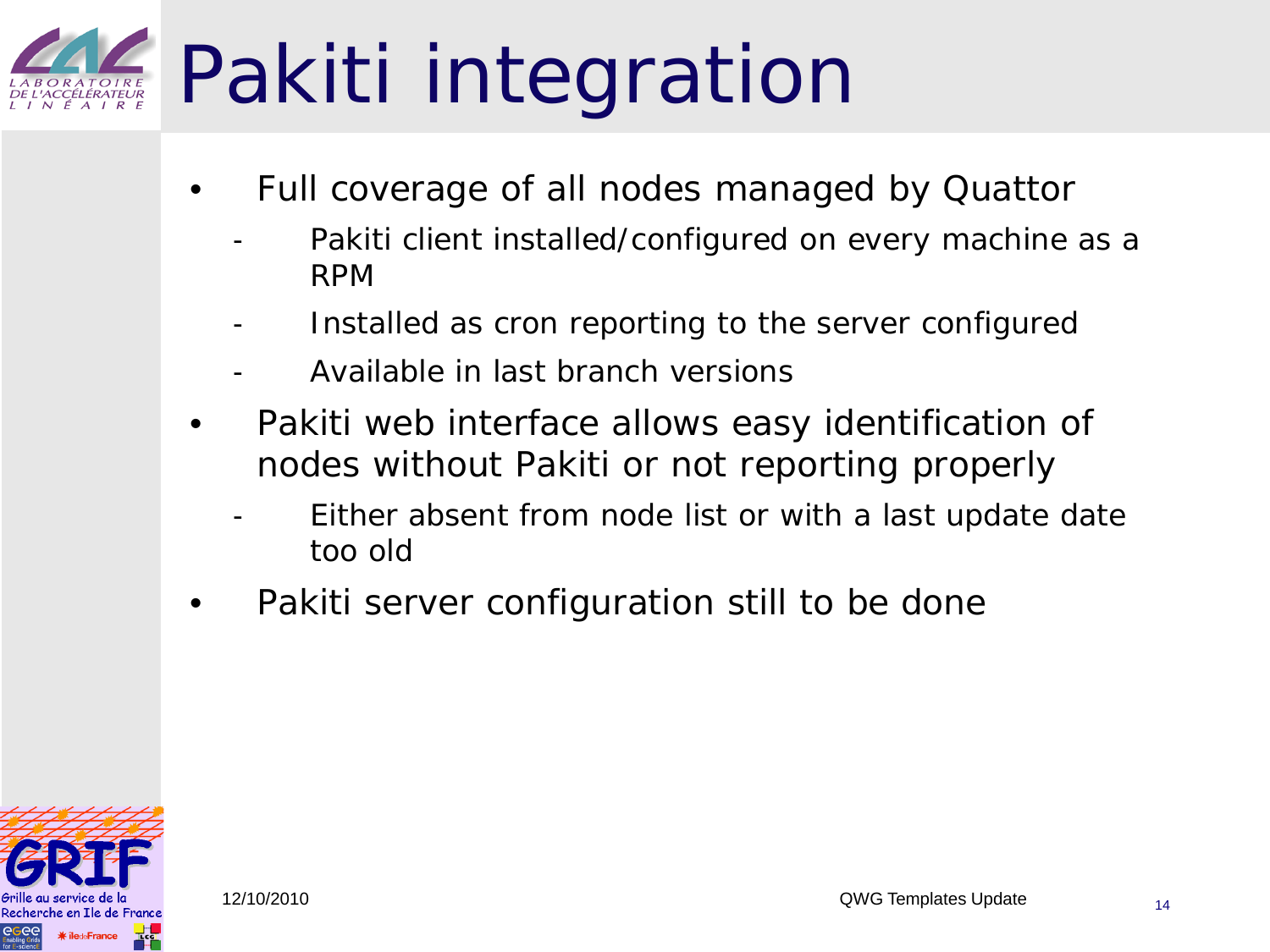# New Handling of Packages

- Current implementation has drawbacks
	- Need to reapply OS updates every time an OS-provided RPM is added to the configuration
	- Lot of pkg\_repl for the same packages: very inefficient
- New approach based on default versions
	- Define default version of each possible package in a OS/gLite version
	- Define the updated default versions for each update/errata level
	- Very efficient as it involves only nlist entry replacement
- For each service define the list of packages to use without an explicit version
	- Pkg added in the configuration without a version
	- Version resolved at the end of the configuration process
		- Just before resolving repositories

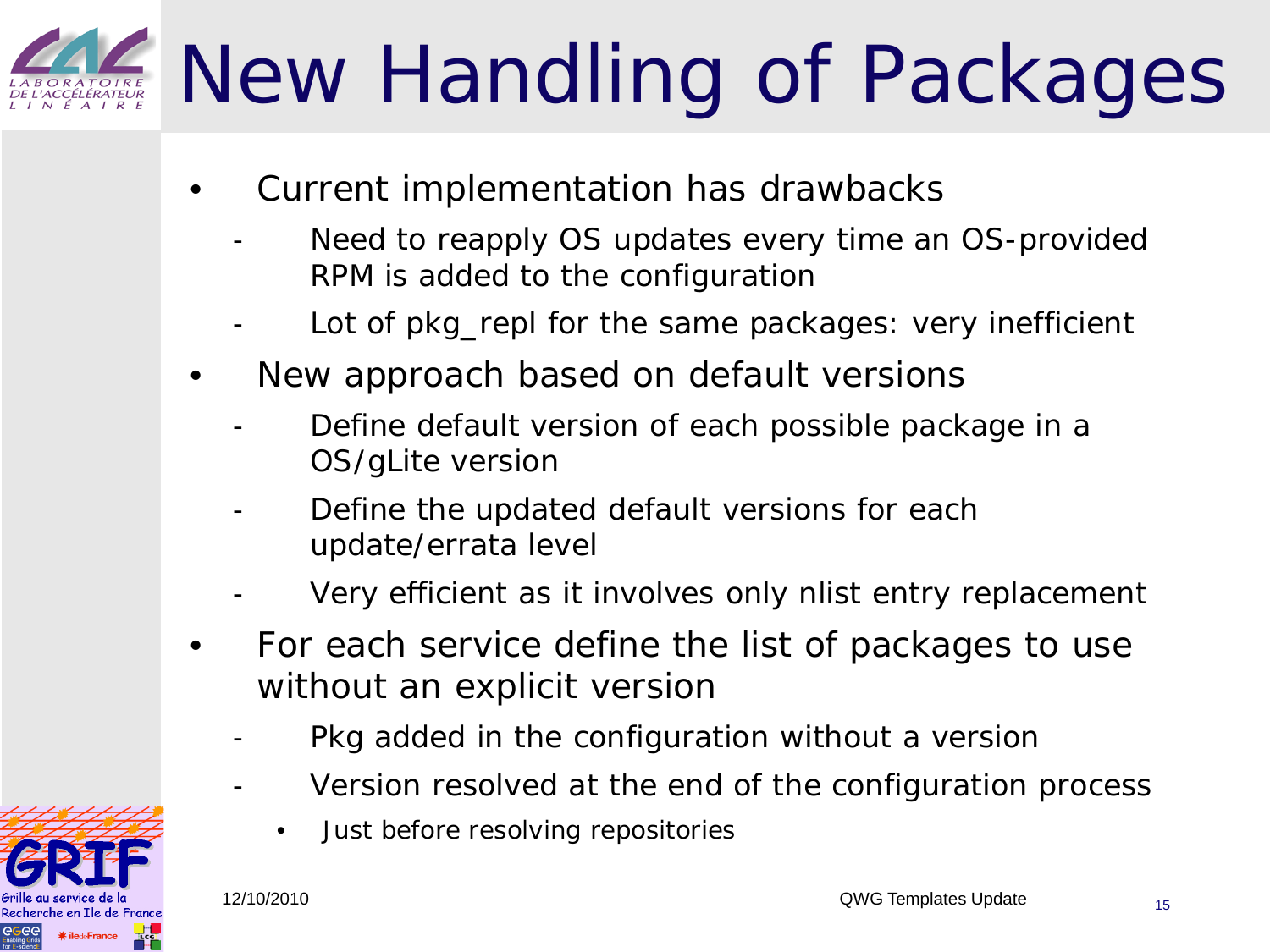### Number of Packages

- Reducing the number of packages has been on the todo list for quite a long time
	- SPMA/rpm issue because of too many open files
	- Security issue with unused vulnerable packages installed
- Short term: pkg\_del() everything added to the configuration but not useful and reported as vulnerable by Pakiti
- Medium term: rebuild RPM lists based on core group only

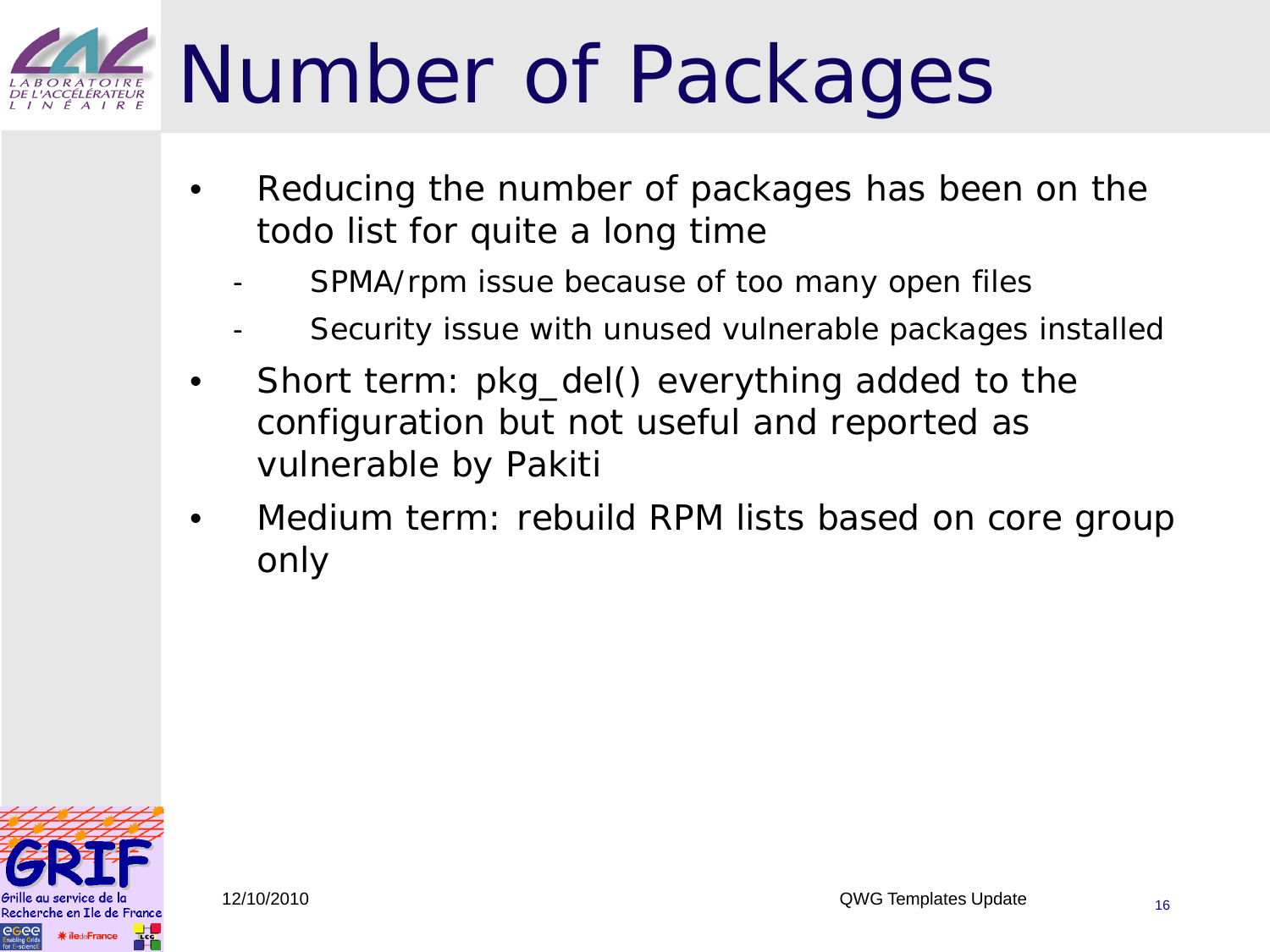## Enabling Wider Usage

- Have clearly identified subsets
	- Almost the case already: OS, gLite, Monitoring, AII...
	- How to package these subsets?
- gLite: allow the use of YAIM rather than QWG for the grid service configuration part
	- Use QWG to configure base OS
	- Use QWG to configure grid service RPM list
	- Swith to yaim.tpl instead of service.tpl
	- Need a site interested
- No-grid templates
	- Work in progress, mainly by Christos
		- Web server, smtp server...
		- Mainly SL4-based?
	- Not able to make any release...

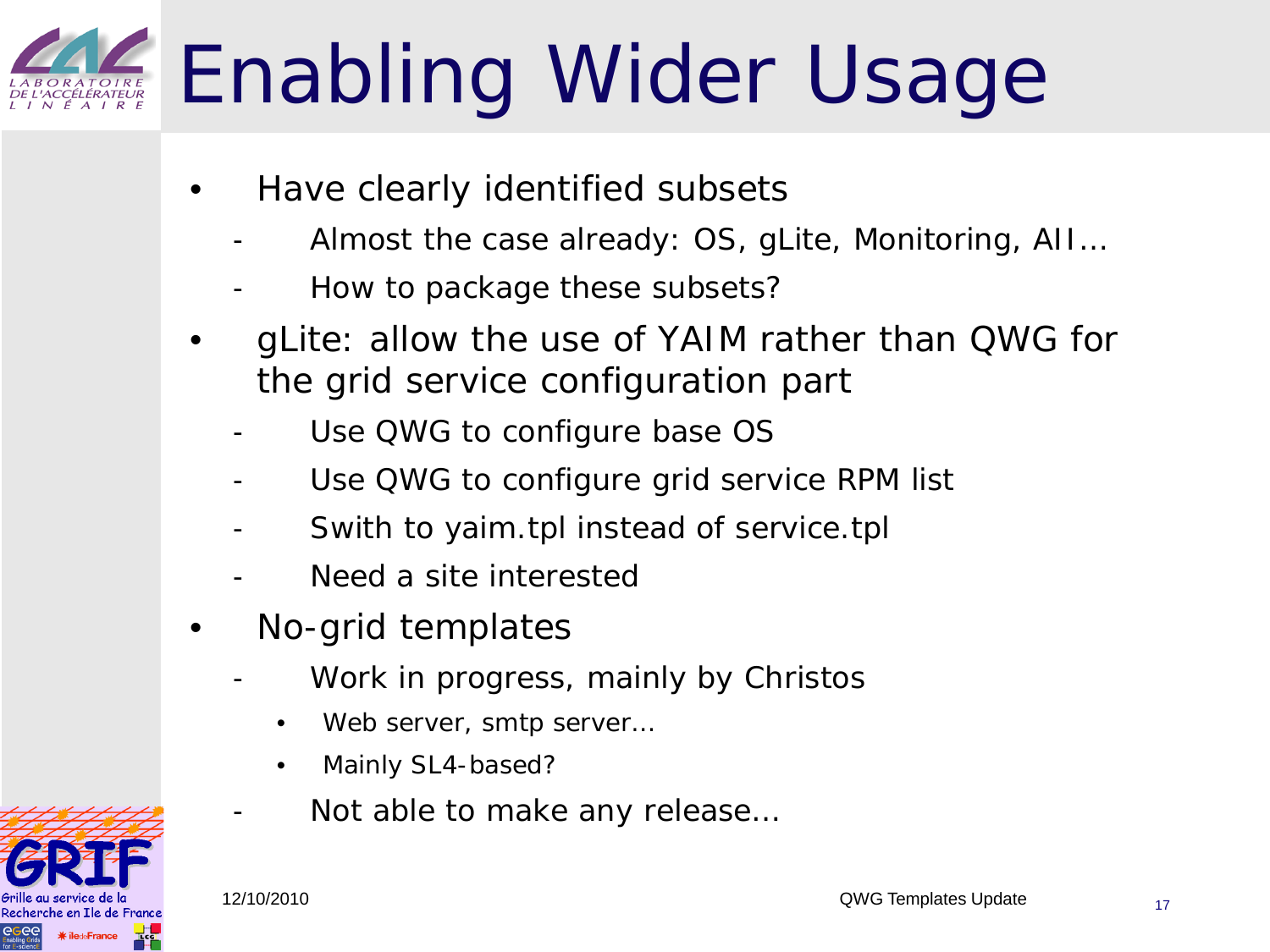### QWG Contributions

- New contributors to templates
	- CREAM CE done by J. Pansanel (Strasbourg)
	- Mine often hides contributions from others at GRIF
	- <http://grid.ie/svnstats/QWG>
- Need to encourage more contributions
	- Not necessarily for "big things": HW template, miscellaneous changes, fixes…
	- Ask for a SVN account: [philippo@lal.in2p3.fr](mailto:philippo@lal.in2p3.fr) and [jouvin@lal.in2p3.fr](mailto:jouvin@lal.in2p3.fr)
- Areas where contributions are required:
	- Support for new machine types : requires more "experimented people" and is the current weakness
	- Configuration of monitoring tool
	- Iptables support/integration : need to review/document what exists and what is missing
	- dCache templates: used to be done by Stijn

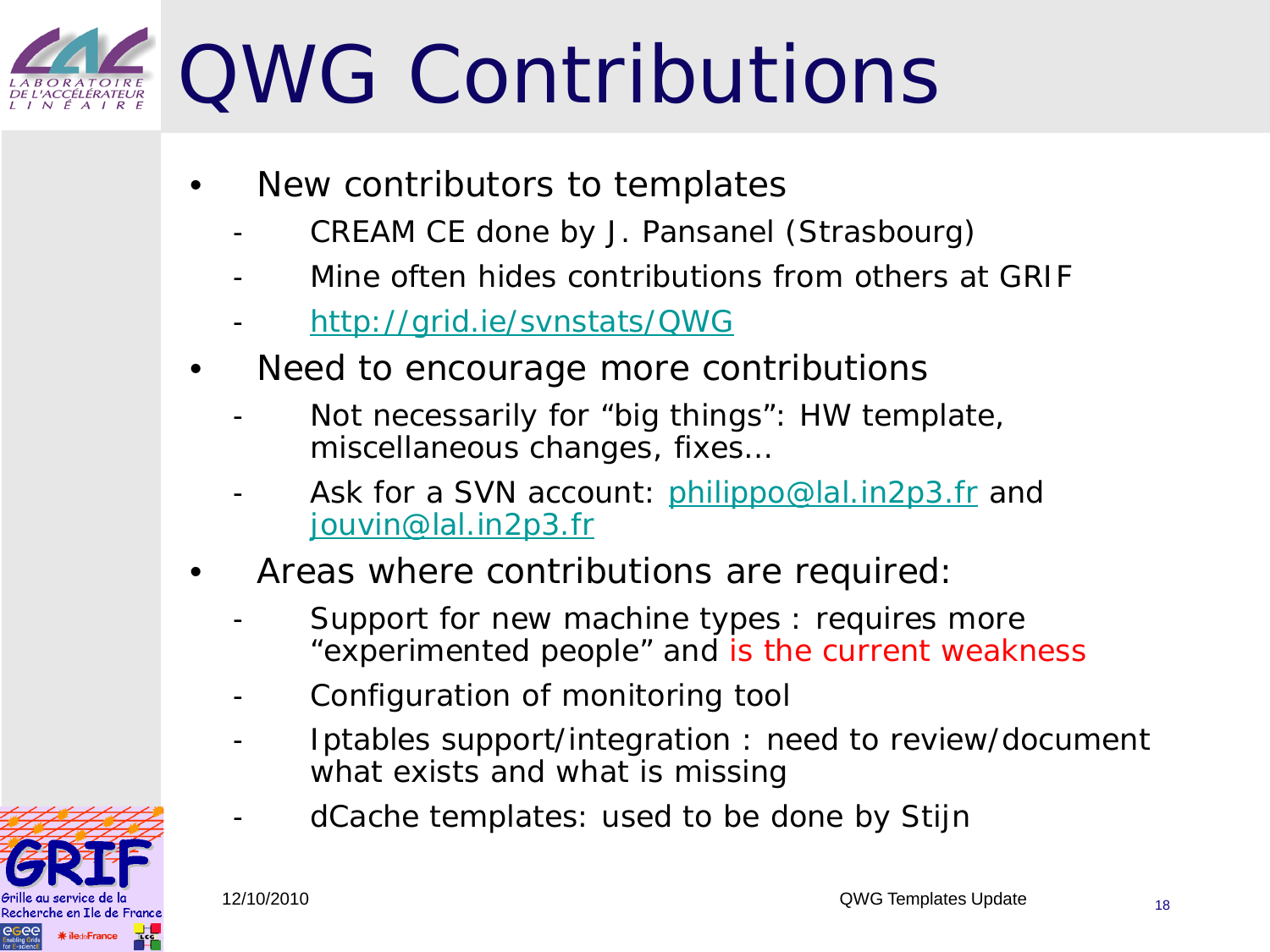### Development Process…

- Very few discussions about the main priorities for QWG
	- Most of them established by me... based on the feedback I receive!
	- Contributions from others are mainly their local developments to solve problems faced at site
- No real team to implement current todo list and ideas for future enhancement
	- Development ideas generally presented at workshops
	- Most of them also have a ticket in Trac
- QWG would benefit from a more collective and structured handling of the todo list
	- Probably possible today as we have more contributors
	- May help others to join

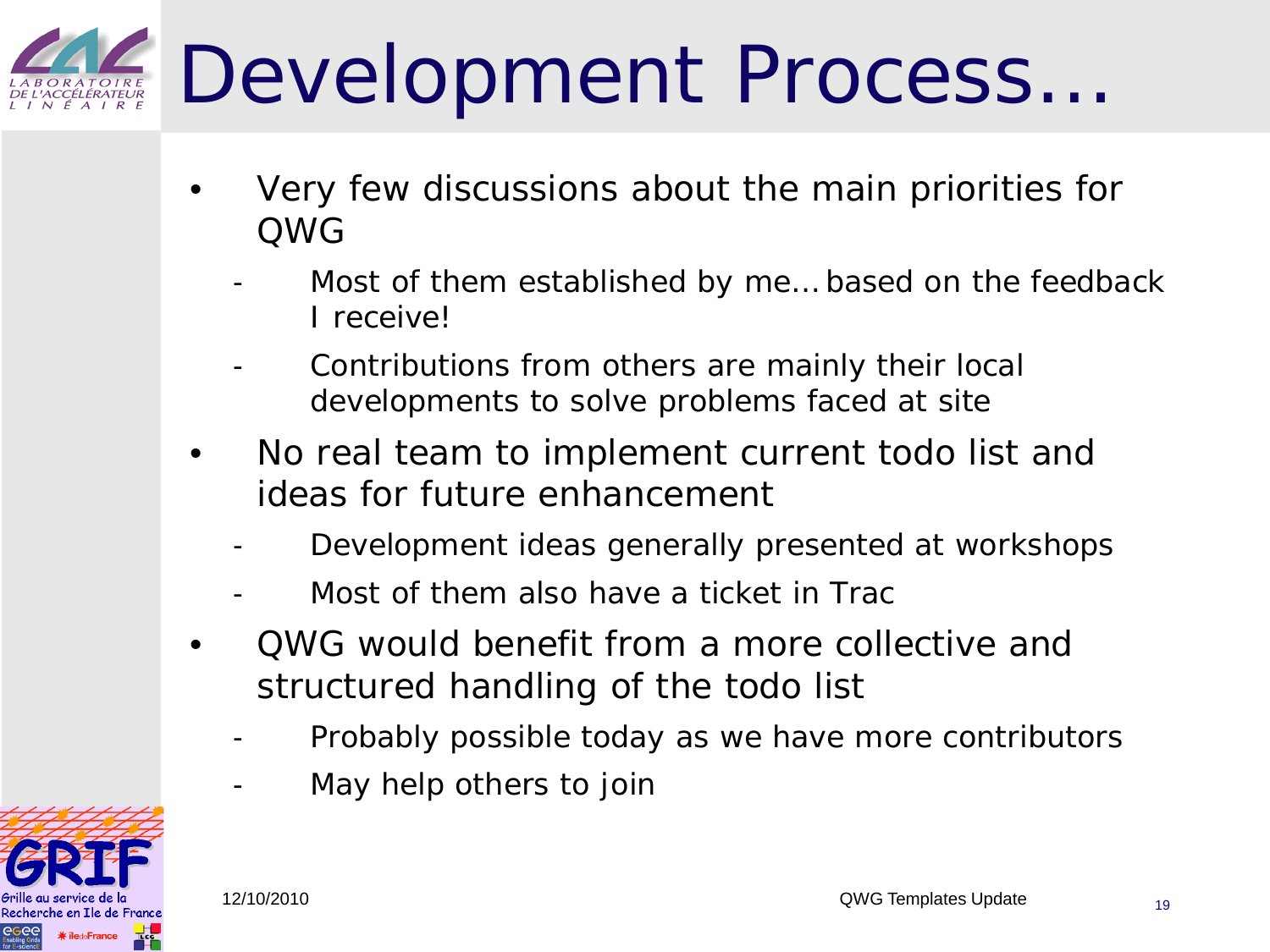### … Development Process

- Agile-like (agile-light) process?
	- Product backlog: we have it!
	- Sprint: next development cycle
		- Typically less than a month, could be 2 in our case
		- An initial meeting to decide which part of the backlog we process
		- Normally a short daily meeting, could be a weekly meeting in our case, to review progress.
	- Sprint release: could be implemented as a branch update
- StratusLab using this process
	- MEB is an evangelist...
	- May get some feedback on how to usefully adapt the process to our needs
- (short) Meetings dedicated to QWG, distinct from monthly meetings
	- Must be frequent enough to create some dynamics